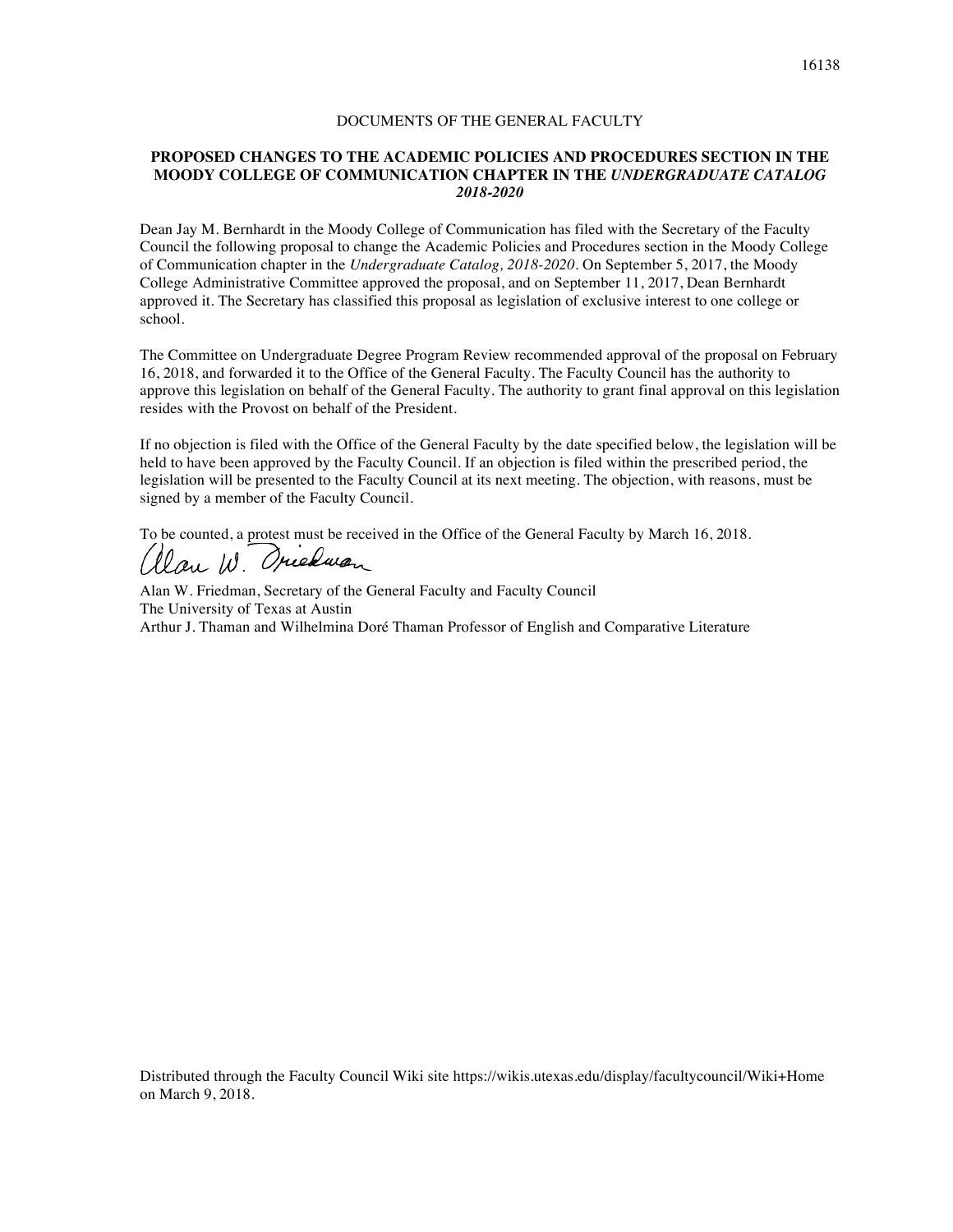## **PROPOSED CHANGES TO THE ACADEMIC POLICIES AND PROCEDURES SECTION IN THE MOODY COLLEGE OF COMMUNICATION CHAPTER IN THE** *UNDERGRADUATE CATALOG 2018-2020*

| <b>TYPE OF CHANGE:</b>          | $\boxtimes$ Academic Change<br>□ Degree Program Change (THECB form required) |                                      |  |       |  |
|---------------------------------|------------------------------------------------------------------------------|--------------------------------------|--|-------|--|
| <b>PROPOSED CLASSIFICATION:</b> |                                                                              | $\boxtimes$ Exclusive $\Box$ General |  | Major |  |
|                                 |                                                                              |                                      |  |       |  |

**1. IF THE ANSWER TO ANY OF THE FOLLOWING QUESTIONS IS YES, THE COLLEGE MUST CONSULT LINDA DICKENS, DIRECTOR OF ACCREDITATION AND ASSESSMENT, TO DETERMINE IF SACSCOC APPROVAL IS REQUIRED.**

- Is this a new degree program? Yes  $\Box$  No  $\boxtimes$
- 
- 
- Is this program being deleted?<br>
Does the program offer courses that will be taught off campus? Yes  $\Box$  No  $\boxtimes$ • Does the program offer courses that will be taught off campus?
- Will courses in this program be delivered electronically?  $Yes \boxtimes No \square$
- **2. EXPLAIN CHANGE TO DEGREE PROGRAM AND GIVE A DETAILED RATIONALE FOR EACH INDIVIDUAL CHANGE:**
	- A. We are striking references to University Honors because it appears in General Information and is superfluous.
	- B. We are striking and moving references to Graduation with University Honors to the Graduation section.
	- C. We are striking the Senior Fellows program section since the program is being retired in fall 2018.
	- D. We are striking references to the college and departmental honors programs since they are being retired.
	- E. We are striking references to the Communication and Society Concentration since it is no longer offered or supported.
	- F. Adding new sub-section called Requirements and Policies of the College.
	- G. Text appearing in red is content moved from other sections of the Moody College catalog. Substantive policy changes new in 2018-20 are indicated with strikeouts and underlines. Other differences in wording are editorial changes due to relocation of the text.
	- H. Item four under sub-section Requirements and Policies of the College removes reference to the University-wide policy regarding in-residence upper division coursework in the major because it appears in General Information and is superfluous.
	- I. In item one under sub-section Requirements and Policies of the College, the Moody College is changing the minimum grade students must earn in Moody coursework to count toward the degree from *C* to *C-*. This is to align Moody College policy with those of other CSUs.
	- J. In item five under sub-section Requirements and Policies of the College, we are changing the grade specification from *C* to *C-*. This is to align Moody College policy with those of other CSUs.
	- K. Under Internship Credit we are changing the maximum number of hours that a student may count toward their degree from four to six, to allow students to earn full credit for a second three-hour internship.
	- L. The new (already-approved) Moody College rule regarding limits on declaring a minor appears on the Minors page; we are also adding it under Requirements and Policies of the College for clarity.
	- M. We are allowing students to count up to one hour of PED coursework toward their major. Previously no PED coursework was allowed to count. The college recognizes the education and developmental value of physical education; many students take PED courses for credit but are currently not allowed to count this coursework toward their degree. This change will help some students toward timely graduation.
	- N. We are adding a rule that only lets a student count one hour of music performance coursework toward their degree. While we acknowledge the value of music performance coursework, previously there was no limit on the number of such hours that a student may count toward the degree.
	- O. We have removed the advance approval restriction on Concurrent Enrollment which hindered students' progress toward a timely graduation and necessitated an elaborate internal process for allowing exceptions to the rule.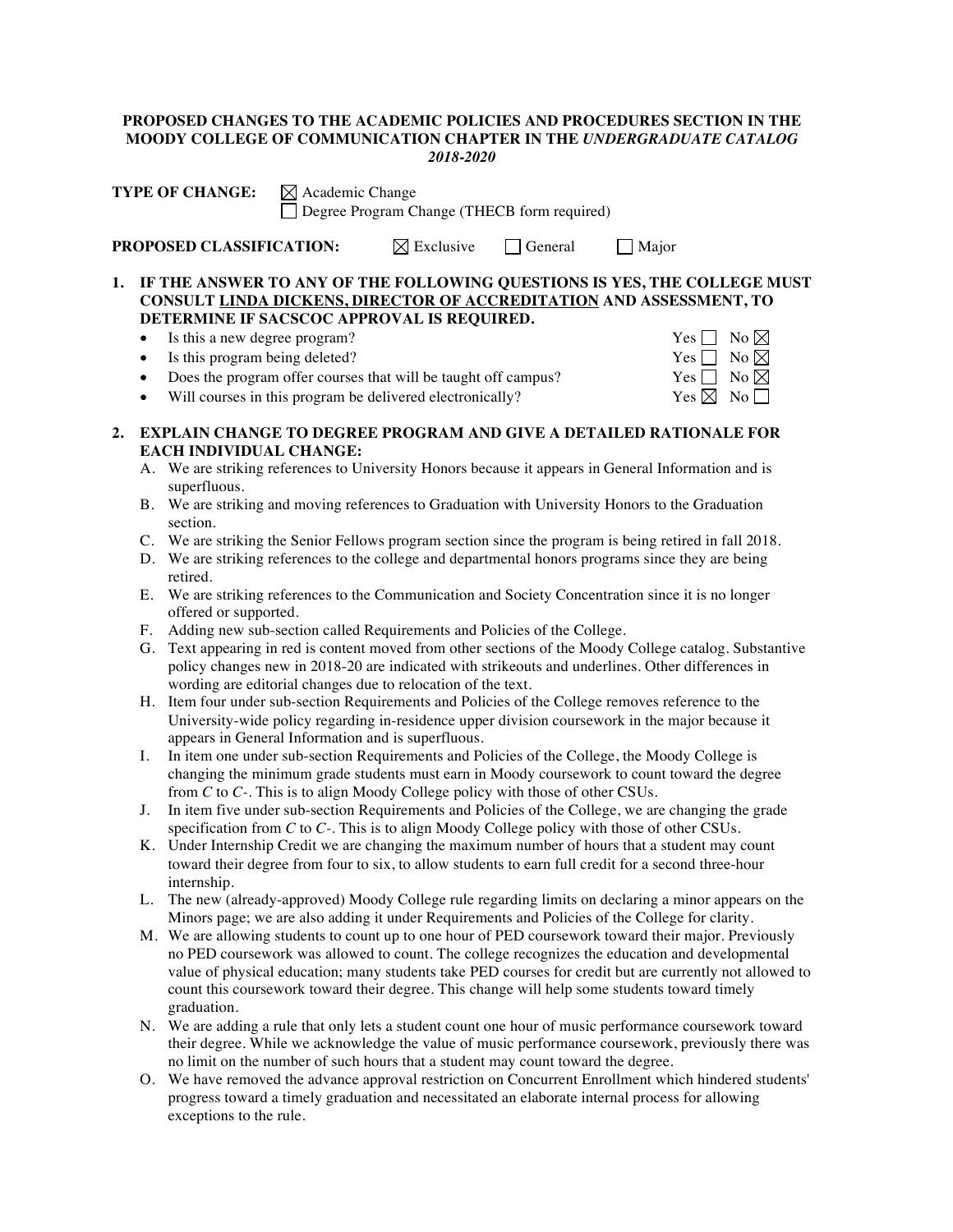- P. Editorial changes have been made to the Pass/Fail rule to improve clarity.
- Q. Removing reference to Bible Courses since these are no longer offered at the University.

## **3. THIS PROPOSAL INVOLVES: (Please check all that apply)**

|    | Courses in other colleges                                                       | Courses in proposer's college<br>that are frequently taken by<br>students in other colleges                                    | Flags                                                |  |  |
|----|---------------------------------------------------------------------------------|--------------------------------------------------------------------------------------------------------------------------------|------------------------------------------------------|--|--|
|    | Course in the core<br>curriculum                                                | Change in course sequencing for<br>an existing program                                                                         | Courses that have to<br>be added to the<br>inventory |  |  |
|    | Change in admission<br>requirements (external or<br>internal)                   | Requirements not explicit in the<br>catalog language (e.g., lists of<br>acceptable courses maintained<br>by department office) |                                                      |  |  |
| 4. | <b>SCOPE OF PROPOSED CHANGE:</b>                                                |                                                                                                                                |                                                      |  |  |
|    | Does this proposal impact other colleges/schools?<br>a.                         | Yes $\boxtimes$ No $\Box$                                                                                                      |                                                      |  |  |
|    | If yes, then how would you do so? Yes, PED and music performance.               |                                                                                                                                |                                                      |  |  |
|    | Do you anticipate a net change in the number of students in your college?<br>b. | Yes $\Box$ No $\boxtimes$                                                                                                      |                                                      |  |  |
|    | If yes, how many more (or fewer) students do you expect?                        |                                                                                                                                |                                                      |  |  |
|    | $c_{\cdot}$                                                                     | Do you anticipate a net increase (or decrease) in the number of students from outside of your college                          |                                                      |  |  |
|    | taking classes in your college?                                                 |                                                                                                                                | No $\boxtimes$<br>Yes II                             |  |  |

If yes, please indicate the number of students and/or class seats involved. d. Do you anticipate a net increase (or decrease) in the number of students from your college taking courses in other colleges?  $Yes \Box No \boxtimes$ 

If yes, please indicate the number of students and/or class seats involved.

# **If 4 a, b, c, or d was answered with yes, please answer the following questions: If the proposal has potential budgetary impacts for another college/school, such as requiring new sections or a non-negligible increase in the number of seats offered, at least one contact must be at the college-level.**

How many students do you expect to be impacted? These changes will have a negligible effect; students are already taking PED courses.

Impacted schools must be contacted and their response(s) included:

Person communicated with:

Date of communication:

- Response:
- e. Does this proposal involve changes to the core curriculum or other basic education requirements (42 hour core, signature courses, flags)? If yes, explain:

## **If yes, Undergraduate Studies must be informed of the proposed changes and their response included:**

Person communicated with: Date of communication: Response:

f. Will this proposal change the number of hours required for degree completion? Note: THECB Semester Credit Hour Change Form required, download from URL: http://www.thecb.state.tx.us/reports/DocFetch.cfm?DocID=2419&format=doc If yes, explain:

# **5. COLLEGE/SCHOOL APPROVAL PROCESS**

College approval date: September 5, 2017 Moody College Administrative Committee Dean approval date: September 11, 2017 Jay Bernhardt, Dean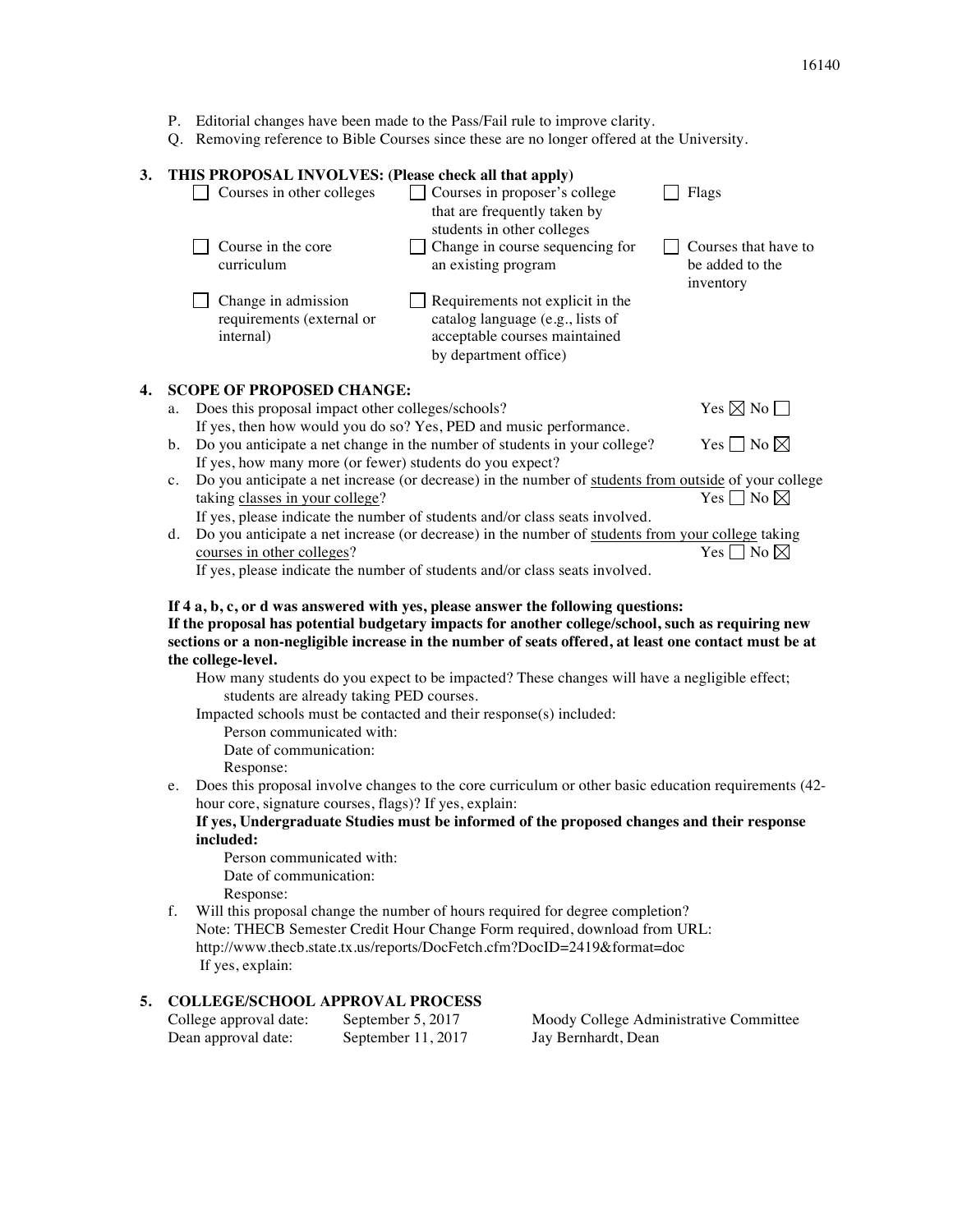# **PROPOSED NEW CATALOG TEXT:**

### **ACADEMIC POLICIES AND PROCEDURES**

### [**Honors**]

### [**University Honors**]

[The designation University Honors, awarded at the end of each long-session semester, gives official recognition and commendation to students whose grades for the semester indicate distinguished academic accomplishment. Both the quality and the quantity of work done are considered. Criteria for University Honors are given in *General Information*.]

### [**Graduation with University Honors**]

[Students who, upon graduation, have demonstrated outstanding academic achievement are eligible to graduate with University Honors. Criteria for graduation with University Honors are given in *General Information*.]

## [**Senior Fellows Program**]

[The Senior Fellows Program is a college-wide honors program providing a broad, interdisciplinary supplement to the student's major. The program is designed for students with the talent and interest to go beyond the usual undergraduate experience. Participants who complete four honors courses in communication with a grade of at least *B* in each course earn the distinction of Senior Fellow. The coursework is undertaken in conjunction with the student's degree requirements. Students with a grade point average of at least 3.30 are invited to apply to participate during their junior and/or senior years. Requirements for admission include completion of the formal application process, which includes a written statement of purpose indicating why the student wishes to be part of the program, and an interview with members of the faculty committee that oversees the program. 25 to 30 students are selected for the program each year.]

#### [**College Honors Programs**]

Each academic unit in the Moody College of Communication offers an honors program to students majoring in the unit. Requirements for the programs vary, but all include (1) minimum grade point averages for admission to and continuance in the program; (2) three to six semester hours of honors coursework; and (3) completion in residence at the University of at least 60 semester hours of coursework counted toward the degree. Each academic unit encourages eligible students to apply for admission to the honors program. Students who complete the program receive a certificate indicating "Special Honors in (name of field)." This notation also appears on the student's academic record.]

### [**Advertising Honors Program**]

[Students who plan to seek special honors in advertising should apply to the department undergraduate adviser for admission to the honors program upon completion of 60 semester hours of coursework; they must apply no later than upon completion of 90 semester hours. A University grade point average of at least 3.50 and a grade point average in advertising of at least 3.50 are required for admission. The requirements for graduation with special honors are (1) Advertising 373H, *Integrated Communications Campaigns: Honors,* and Advertising 379H, *Honors Tutorial Course,* with a grade of at least *B* in each*;* (2) a University grade point average of at least 3.50 and a grade point average in advertising of at least 3.50; and (3) completion in residence at the University of at least 60 semester hours of coursework counted toward the degree of Bachelor of Science in Advertising.]

#### [**Communication Sciences and Disorders Honors Program**]

[Students who plan to seek special honors in communication sciences and disorders should apply to the department undergraduate adviser for admission to the honors program upon completion of 90 semester hours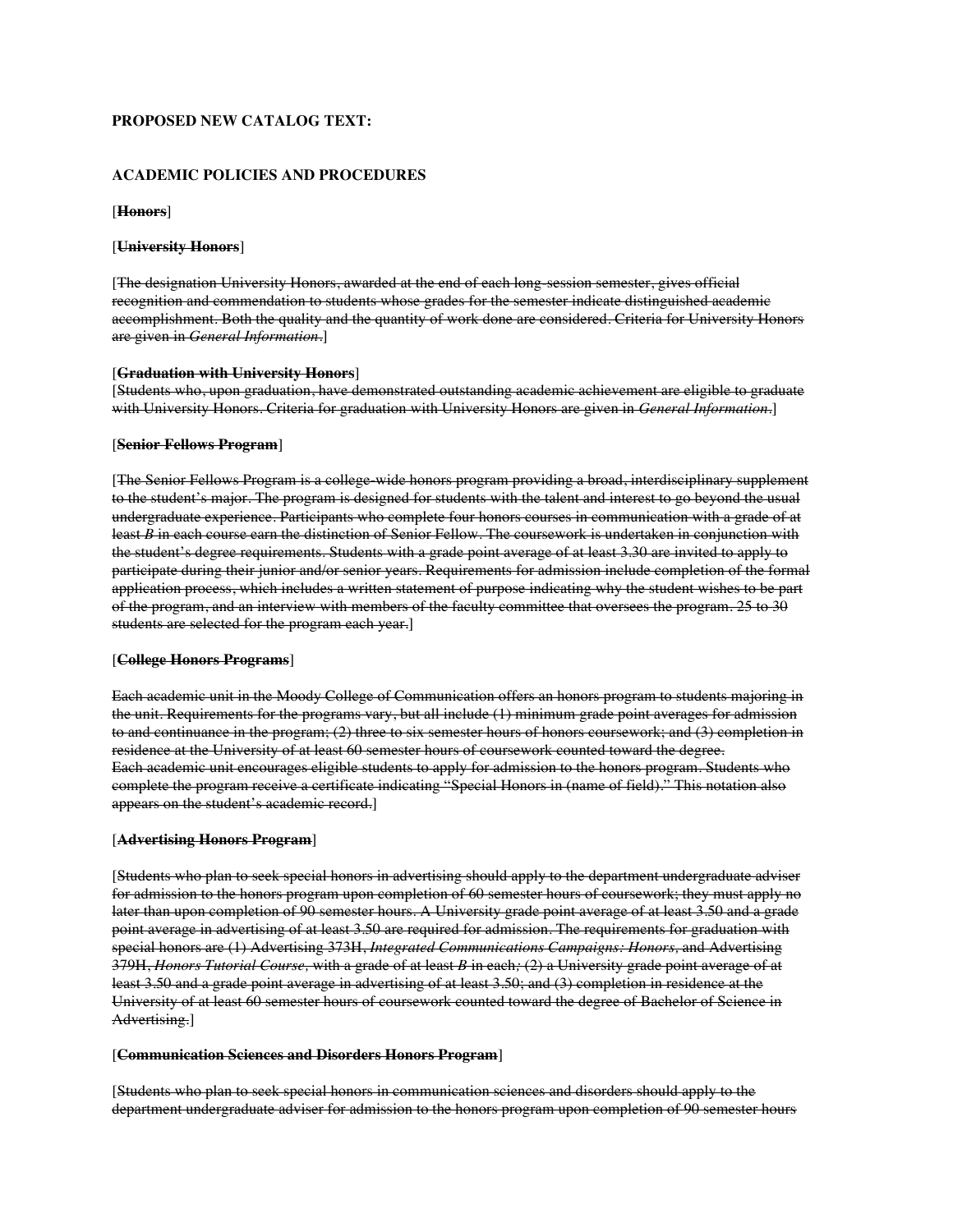of coursework. A University grade point average of at least 3.00 and a grade point average in communication sciences and disorders of at least 3.50 are required for admission. The requirements for graduation with special honors are (1) Communication Sciences and Disorders 359H, *Honors Tutorial Course: Reading*, with a grade of at least *B-;* (2) Communication Sciences and Disorders 379H, *Honors Tutorial Course: Special Project*, with a grade of at least *B-;* (3) a University grade point average of at least 3.00 and a grade point average in communication sciences and disorders of at least 3.50; and (4) completion in residence at the University of at least 60 semester hours of coursework counted toward the degree of Bachelor of Science in Communication Sciences and Disorders.]

### [**Communication Studies Honors Program**]

[Students who plan to seek special honors in communication studies should consult the communication studies undergraduate adviser upon completion of 75 semester hours of coursework. A University grade point average of at least 3.00 and a grade point average in communication studies of at least 3.50 are required for admission to the honors program. The requirements for graduation with special honors are (1) a major in communication studies; (2) Communication Studies 359H, *Honors Tutorial Course: Reading*, with a grade of at least *B- ;* (3) Communication Studies 379H, *Honors Tutorial Course: Special Project*, with a grade of at least *B-;* (4) a University grade point average of at least 3.00 and a grade point average in communication studies of at least 3.50; and (5) completion in residence at the University of at least 60 semester hours of coursework counted toward the degree of Bachelor of Science in Communication Studies]

#### [**Journalism Honors Program**]

[Students who plan to seek special honors in journalism should apply to the School of Journalism adviser for admission to the honors program upon completion of 60 semester hours of coursework; they must apply no later than upon completion of ninety semester hours. A University grade point average of at least 3.50 and a grade point average in journalism of at least 3.50 are required for admission. The requirements for graduation with special honors are (1) Journalism 379H, *Honors Tutorial Course,* with a grade of at least *B;* (2) a University grade point average of at least 3.50 and a grade point average in journalism of at least 3.50; and (3) completion in residence at the University of at least 60 semester hours of coursework counted toward the degree of Bachelor of Journalism.]

#### [**Public Relations Honors Program**]

Students who plan to seek special honors in public relations should apply to the public relations adviser for admission to the honors program upon completion of 60 semester hours of coursework; they must apply no later than upon completion of 90 semester hours. A University grade point average of at least 3.50 and a grade point average in public relations of at least 3.50 are required for admission. The requirements for graduation with special honors are (1) Public Relations 377H, *Integrated Communications Campaigns: Honors*, and Public Relations 379H, *Honors Tutorial Course*, with a grade of at least *B* in each; (2) a University grade point average of at least 3.50 and a grade point average in public relations of at least 3.50; and (3) completion in residence at the University of at least sixty semester hours of coursework counted toward the degree of Bachelor of Science in Public Relations.]

#### **Radio-Television-Film Honors Program**

[Students who plan to seek special honors in radio-television-film should apply to the department chair for admission to the honors program upon completion of 75 semester hours of coursework; they must apply no later than upon completion of ninety semester hours. A University grade point average of at least 3.00 and a grade point average in radio-television-film of at least 3.50 are required for admission to and continuation in the honors program. The requirements for graduation with special honors are (1) two semesters of Radio-Television-Film 378H, *Honors Tutorial Course*, with a grade of at least *B-* each semester; (2) a University grade point average of at least 3.00 and a grade point average in radio-television-film of at least 3.50; and (3) completion in residence at the University of at least 60 semester hours of coursework counted toward the degree of Bachelor of Science in Radio-Television-Film.]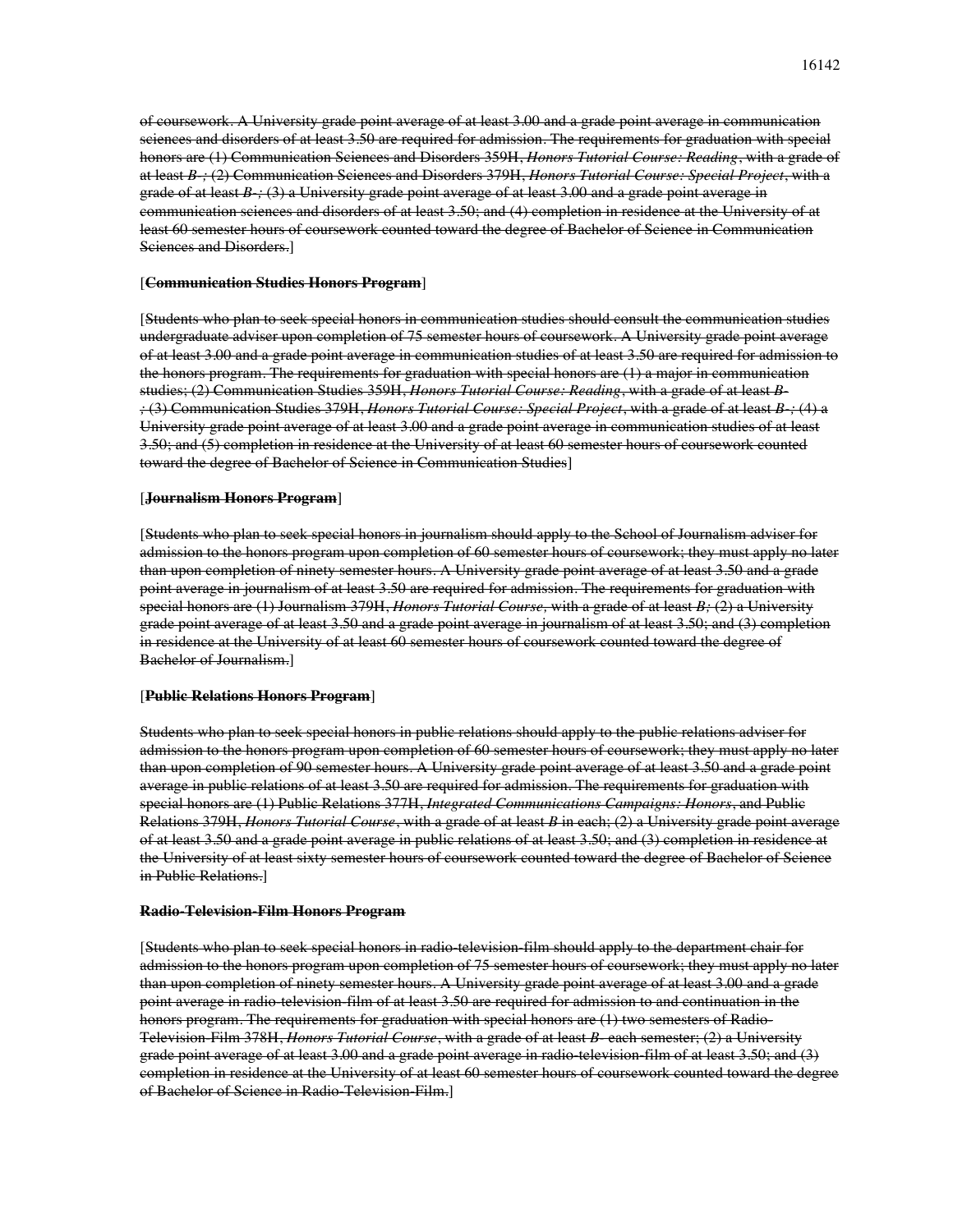## [**Concentrations**]

### [**Communication and Society Concentration**]

[This concentration is designed for consumers and creators of messages in public contexts. It is open only to students in majors outside the Moody College of Communication; any noncommunication student may enroll in any of these courses for which he or she meets the prerequisite. In addition to fulfilling the prerequisite, the student must have a University grade point average of at least 2.25 to enroll in any upper-division course in the Moody College of Communication.

[The communication and society concentration requires 18 semester hours of coursework, consisting of two required courses and 12 hours of electives; nine hours of the elective work must be in upper-division courses. Of the 18 semester hours required for the concentration, at least 12 must be completed in residence. At any time after enrolling in his or her last concentration course, the student should fill out a concentration completion form in the Student Advising Office. The form must be submitted by the deadline to apply for graduation in the student's final semester. Students who complete the concentration will receive verification. A student who wishes to use the concentration to fulfill minor requirements should make certain these courses meet the requirements of his or her college.]

### [**Concentration Courses**]

### [*Required Courses*]

[Communication 309, *Communication Technology and Society* [Radio-Television-Film 305, *Introduction to Media Studies]*

[*Electives*]

[Advertising 315, *History and Development of Advertising* [Communication Studies 306M, *Professional Communication Skills* [Communication Studies 332K, *Theories of Persuasion* [Communication Studies 342K, *Political Communication* [Journalism 350F, *Media Law* [Radio-Television-Film 323C, *Screening Race]*

# **REQUIREMENTS AND POLICIES OF THE COLLEGE**

All students must fulfill the General Requirements for graduation given in the University section. Students in the Moody College of Communication are also subject to the following requirements and policies.

- 1. All communication majors must have a grade of at least *C-* in each course taken in the Moody College of Communication that is counted toward the degree; if the course is offered on the pass/fail basis only, the course must have the symbol *CR*.
- 2. No more than sixty hours of communication coursework may count toward the degree.
- 3. At least thirty-six semester hours of upper-division coursework must be counted toward the degree.
- 4. Moody College students must complete at least eighteen hours of in-residence upper-division coursework.
- 5. No student in the Moody College of Communication may repeat for credit a course in which he or she has earned a grade of *C-* or better, unless otherwise specified in the catalog.
- 6. A student may declare only one minor or certificate to supplement their Moody major(s); exceptions must be approved by the Dean. Moody students must declare their minor/certificate intentions before they have completed 65 percent of their degree requirements, as indicated on the Interactive Degree Audit (IDA); exceptions must be approved by the Dean.

# **APPLICABILITY OF CERTAIN COURSES**